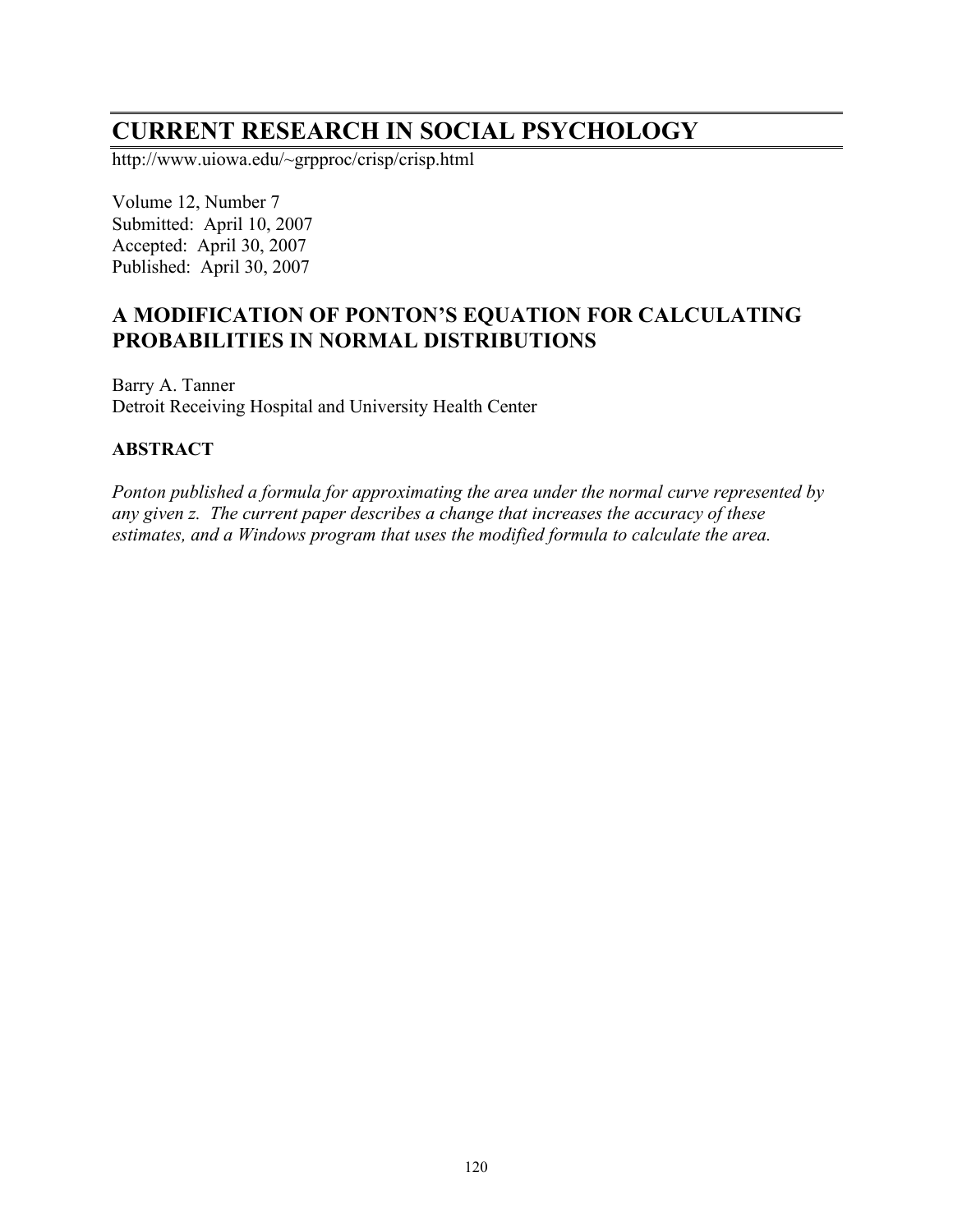## **INTRODUCTION**

Ponton (1998) provided a formula in this journal for estimating with a calculator the probability associated with any value of z. While his formula worked well, it provided results slightly different from published values for scores he identified as being of particular interest in the social and behavioral sciences. His formula for determining the area under the normal curve is:

Area = K  $*$  sqrt  $[1 - e^{\lambda} (-(z^2)/2)]$ , (1)

where e approximately  $= 2.7182818...$ , and

K =  $0.5 + [1 / \sqrt{(Pi)} - 0.5] * [e^{\lambda} (-(\sqrt{2}) / \sqrt{(2 *Pi)})].$  (2)

Ponton compared results using equation 2 with published values (Beyer, 1981), where z resulted in probabilities of approximately .05, .01, .005 and .001. He also provided a simplified formula for computing K:

 $K = 0.5 + 0.064 * [e^{\lambda} (-0.4 * (z^{\lambda}2))].$  (3)

He suggested increasing the accuracy of equation 3 by replacing 0.064 with 0.066 for certain values of z. I was interested in further increasing the accuracy of these estimates for the z-scores presented by Ponton and wrote a Windows program using his equations.

#### **RESULTS**

Using my program with Ponton's equations I obtained p values identical to those he published. I found that the accuracy of equation 3 could be improved by replacing 0.064 with x:

 $K = 0.5 + x * [e^{\wedge} (-0.4 * (z^{\wedge}2))]$  (4)

where the value of x depends on the value of z such that:

| If $Z$             | Then $X =$ |
|--------------------|------------|
| $<$ 20             | 0.0665     |
| $>=2.0$ and $<2.5$ | 0.063      |
| $>=2.5$ and $<3.0$ | 0.06       |
| $>=30$             | 0.05       |

Equation 4 performed better than equation 3, achieving results identical to Ponton's published criteria from Beyer (1981):

| Z    | Equation 3 | Beyer  | Equation 4 |
|------|------------|--------|------------|
| 1.65 | 0.0501     | 0.0495 | 0.0495     |
| 2.33 | 0.0097     | 0.0099 | 0.0099     |
| 2.57 | 0.0048     | 0.0051 | 0.0051     |
| 3.10 | 0.0007     | 0.0010 | 0.0010     |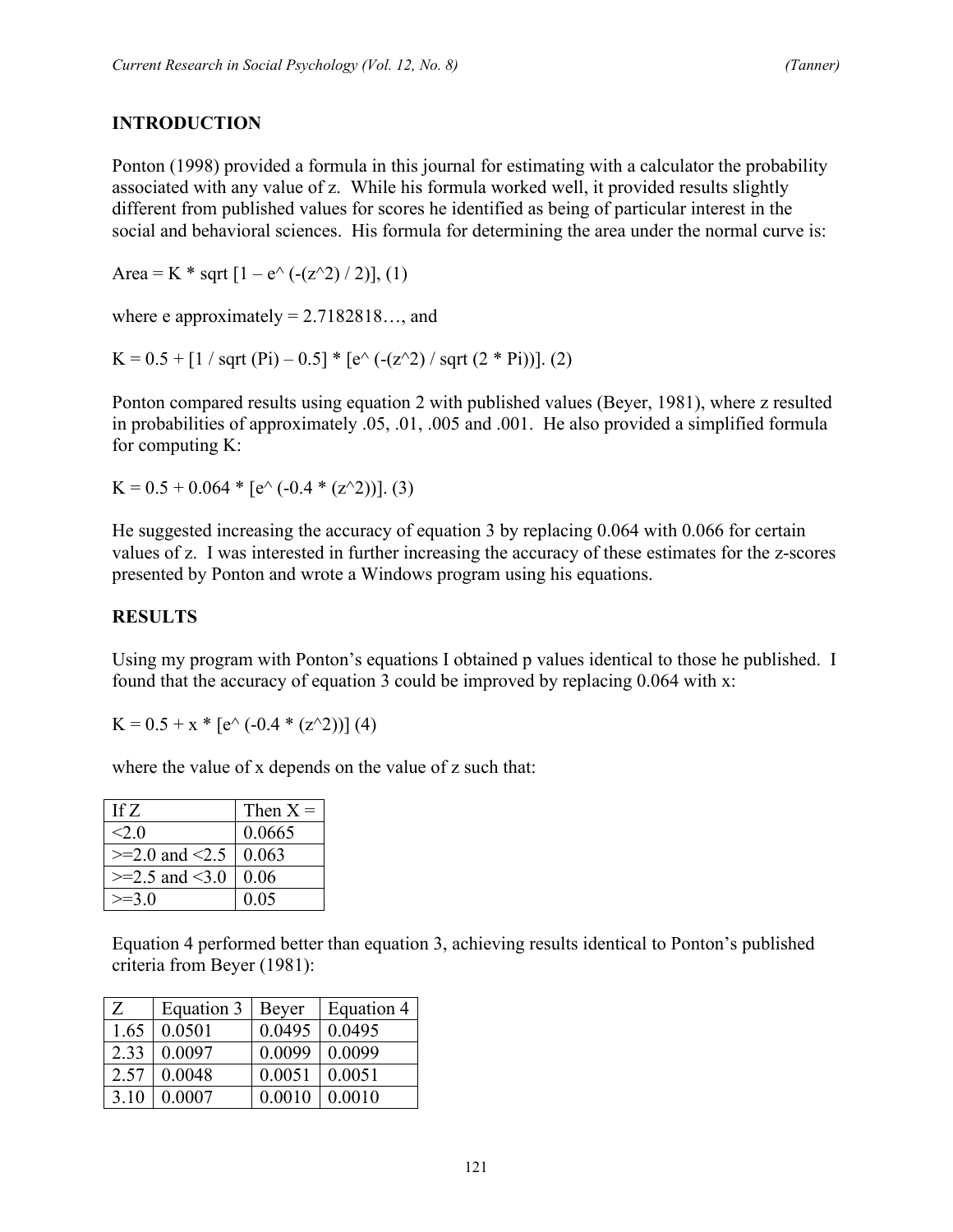Although the values of x were maximized for these four values of z, they were less accurate for other values, particularly for those representing the tails of the normal distribution. I then identified eight values of x such that:

| If $Z$                     | Then $X =$ |
|----------------------------|------------|
| $\leq=0.75$                | 0.065      |
| $>0.75$ and $< 1.0$        | 0.07       |
| $>=1.0$ and $<1.25$        | 0.0667     |
| $>=1.25$ and $<2.0$        | 0.0665     |
| $>= 2.0$ and $< 2.5$       | 0.063      |
| $>=2.5$ and $<3.0$         | 0.06       |
| $\geq 3.0$ and $\leq 3.25$ | 0.05       |
| $\geq$ 3 25                | 0.045      |

By selecting from these eight values of x, equation 4 produced estimates accurate to a minimum of two places when compared to published results (Meredith, 1967) for a wide range of values of z, while still agreeing to four places for the values of z presented by Ponton:

| Z    | Meredith | Equation 4 |
|------|----------|------------|
| 0.00 | .5000    | .5000      |
| 0.25 | .4013    | .4012      |
| 0.50 | .3085    | .3084      |
| 0.75 | .2266    | .2265      |
| 1.00 | .1587    | .1583      |
| 1.25 | .1056    | .1056      |
| 1.50 | .0668    | .0669      |
| 1.75 | .0401    | .0401      |
| 2.00 | .0228    | .0232      |
| 2.25 | .0122    | .0123      |
| 2.50 | .0062    | .0063      |
| 2.75 | .0030    | .0029      |
| 3.00 | .0013    | .0014      |
| 3.25 | .0006    | .0006      |

#### **DISCUSSION**

Ponton (1998) developed equations to estimate probabilities with a calculator, which provided a good approximation to published values. I found that a small change in his equation increased the accuracy of these estimates still more for the values he identified as of special interest to psychologists, as well as for a large range of z-scores. The number of values of x could be increased still more to further improve the accuracy of equation 4, but with a corresponding decrease in simplicity of use. In my clinic we use equation 4 to compute a confidence level for test score changes during therapy. Two decimal places of accuracy are sufficient when the object is to assign confidence levels, e.g., 57%, 81% or 98%, but might not be sufficient under other circumstances.